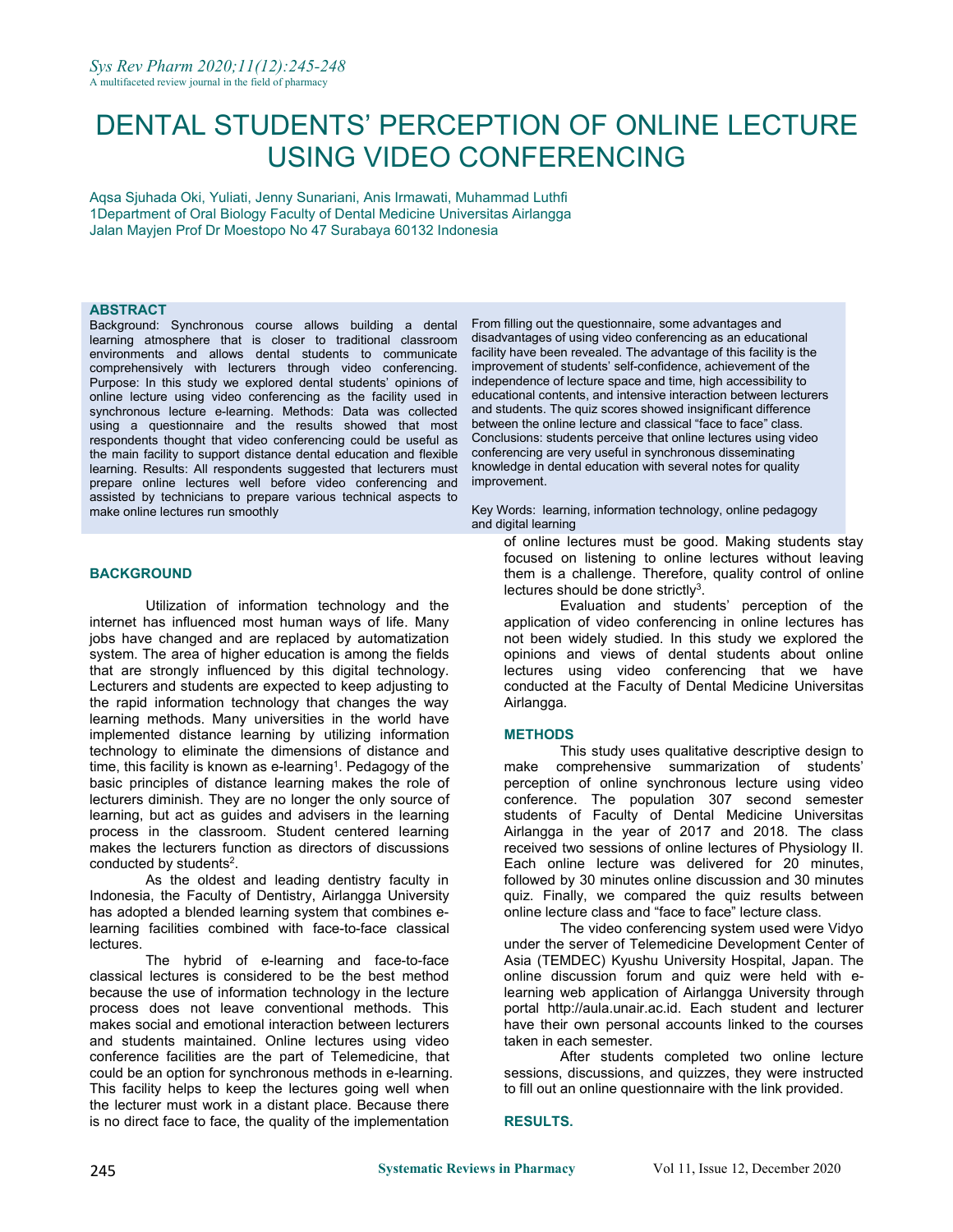# Dental Students' Perception Of Online Lecture Using Video Conferencing

The results (Table 1) shows that among the respondents most students think that the schedule of our online lectures is well organized. They also see that the preparations, punctualities, the topics suitability, and the role of the campus technicians are good. Students rate "good" on the quality of our online lectures using video conferencing in audio-video quality aspects and the role in supporting e-learning in dental education (Table 2).

The respondents were also asked to assess the advantages and disadvantages of online lectures using video conferencing which the results can be seen in Table 3.

| No             | Question                   | Good    | Ordinary     | Bad          |                | educatio                                         |
|----------------|----------------------------|---------|--------------|--------------|----------------|--------------------------------------------------|
|                | The schedule               | 99.02 % | 0.98%        | 0            | $\mathbf{1}$   | Teachino                                         |
|                | of online                  |         |              |              |                | conveyed                                         |
|                | lectures                   |         |              |              | $\overline{2}$ | Reduce                                           |
| $\overline{2}$ | Lecturer                   | 100%    | $\Omega$     | $\Omega$     |                | lecturers                                        |
|                | preparation for            |         |              |              | 3              | Lack of t                                        |
|                | teaching                   |         |              |              | $\overline{4}$ | Limited r                                        |
|                | material                   |         |              |              | 5              | Inadequa                                         |
| 3              | Lecturer<br>started online | 97.06 % | 2.94 %       | $\Omega$     | 6              | Insufficie                                       |
|                | lectures on                |         |              |              |                | knowled                                          |
|                | time                       |         |              |              | $\overline{7}$ | Difficult i                                      |
| 4              | Lecturer ended             | 95.77 % | 4.23 %       | $\Omega$     | 8              | High cos                                         |
|                | online lectures            |         |              |              |                | Table 3. Stud                                    |
|                | on time                    |         |              |              |                | disadvantages                                    |
| 5              | Suitability of             | 100 %   | $\mathbf{0}$ | $\mathbf{0}$ |                | conference                                       |
|                | the topic of the           |         |              |              |                |                                                  |
|                | lecture with the           |         |              |              |                | The quiz scores                                  |
|                | schedule                   |         |              |              |                | that the paired                                  |
| 6              | The role of                | 92.5 %  | 7.5%         | $\mathbf{0}$ |                | difference betw<br>ˈclassical "face <sup>·</sup> |
|                | campus                     |         |              |              |                | Group                                            |
|                | technicians in             |         |              |              |                |                                                  |
|                | the technical              |         |              |              | Ш              |                                                  |
|                | preparation of             |         |              |              |                | Table 4. Mean                                    |
|                | online lectures            |         |              |              |                | Groun II                                         |

**Table 1. Students' perception of preparation of online lecture using video conference**

| No | Questions       | Good   | Ordinary | Bad    |
|----|-----------------|--------|----------|--------|
|    | Image           | 89.9%  | 5.21%    | 4.89 % |
|    | sharpness       |        |          |        |
| 2  | Image           | 88.6 % | 6.84 %   | 4.56 % |
|    | movement        |        |          |        |
| 3  | Sound quality   | 97.4 % | $2.6\%$  |        |
| 4  | Rate of the     | 98.7 % | $1.3\%$  |        |
|    | program         |        |          |        |
| 5. | Role of video   | 100%   |          |        |
|    | conferencing in |        |          |        |
|    | support e-      |        |          |        |
|    | learning in     |        |          |        |
|    | dental          |        |          |        |
|    | education.      |        |          |        |

**Table 2. Students' perception of performance of online lecture using video conference**

| <b>No</b> | How video conferencing bring   Answers<br>dental<br>advantage<br>in |           | auculate uclively quality. INcludeling lace-to-lace<br>classical lectures with online lectures using video<br>conferencing should be accompanied by online |
|-----------|---------------------------------------------------------------------|-----------|------------------------------------------------------------------------------------------------------------------------------------------------------------|
|           | education?                                                          |           | discussion forums and online quizzes <sup>5</sup> . The quality of                                                                                         |
|           | Innovation for the institution                                      | 1.96 %    | online lecture delivery must be closely monitored                                                                                                          |
|           | New experience in study                                             | 2.28%     | because it affects the quality of students' understanding                                                                                                  |
|           | Hiah<br>accessibility                                               | to 24.1 % | of the related course. Students' perceptions of online                                                                                                     |
|           | educational content                                                 |           | lectures using video conferencing must be traced, then                                                                                                     |

| 4              | Intensive interaction between<br>lecturers and students                       | 17.92 %  |  |
|----------------|-------------------------------------------------------------------------------|----------|--|
| 5              | Reduced time and costs of<br>lecture                                          | $\Omega$ |  |
| 6              | Independence of<br>lecture<br>space and time                                  | 25.73 %  |  |
| $\overline{7}$ | The symbol of modernization<br>in education                                   | $\Omega$ |  |
| 8              | Improve self-confidence for<br>the students                                   | 28.01 %  |  |
| <b>No</b>      | How video conferencing bring<br>disadvantage<br>dental<br>in in<br>education? | Answers  |  |
| 1              | Teaching material cannot be<br>conveyed properly                              | $\Omega$ |  |
| 2              | Reduce interaction between<br>lecturers and students                          | $\Omega$ |  |
| 3              | Lack of technical support                                                     | 68 %     |  |
| 4              | Limited network quality                                                       | 24.1%    |  |
| 5              | Inadequate equipment                                                          | 3.9%     |  |
| 6              | Insufficient<br>computer<br>knowledge                                         | $\Omega$ |  |
| $\overline{7}$ | Difficult installation                                                        | 2%       |  |
| 8              | High cost facility                                                            | 2%       |  |
|                |                                                                               |          |  |

95.77 % 4.23 % 0 **Table 3. Students' perception of advantages and disadvantages of online lecture using video conference**

92.5 %  $\begin{array}{|l|l|} \hline \end{array}$  7.5 %  $\begin{array}{|l|l|} \hline \end{array}$  0 (classical "face to face" class) at p = 0,3404 (p > 0,05). The quiz scores in both classes (Table 4) demonstrated that the paired t-test results did not show significant difference between group I (online class) and group II

| Group                                                                                                                                                                                                                                                                                                                                            | Mean | $\sim$ | N           |  |  |
|--------------------------------------------------------------------------------------------------------------------------------------------------------------------------------------------------------------------------------------------------------------------------------------------------------------------------------------------------|------|--------|-------------|--|--|
|                                                                                                                                                                                                                                                                                                                                                  | 70   | 3.38   | 22<br>ו טע  |  |  |
| $\blacksquare$<br>ш                                                                                                                                                                                                                                                                                                                              | 4.O  | 261    | 307<br>ו טט |  |  |
| - - -<br>$\overline{a}$ and $\overline{a}$ are $\overline{a}$ and $\overline{a}$ and $\overline{a}$ are $\overline{a}$ and $\overline{a}$ and $\overline{a}$ are $\overline{a}$ and $\overline{a}$ and $\overline{a}$ and $\overline{a}$ and $\overline{a}$ and $\overline{a}$ and $\overline{a}$ and $\overline{a}$ and $\overline{a}$ and<br>. |      |        |             |  |  |

**Table 4. Mean and SD of Group 1for Group I and Group II.**

# **DISCUSSION**

100% 0 0 synchronously or asynchronously. Exchange of ideas and Answers classical lectures with online lectures using video 24.1 % of the related course. Students' perceptions of online Lectures in e-learning can be delivered information with one or more participants at the same time is called a synchronous lecture. Not only online lectures, online discussions also included examples of synchronous courses. When delivered synchronously, the common facility used is video conferencing. Online lectures are very helpful for lecturers to still be able to deliver lectures even though they are not in place, with adequate delivery quality. Replacing face-to-face conferencing should be accompanied by online discussion forums and online quizzes 5 . The quality of lectures using video conferencing must be traced, then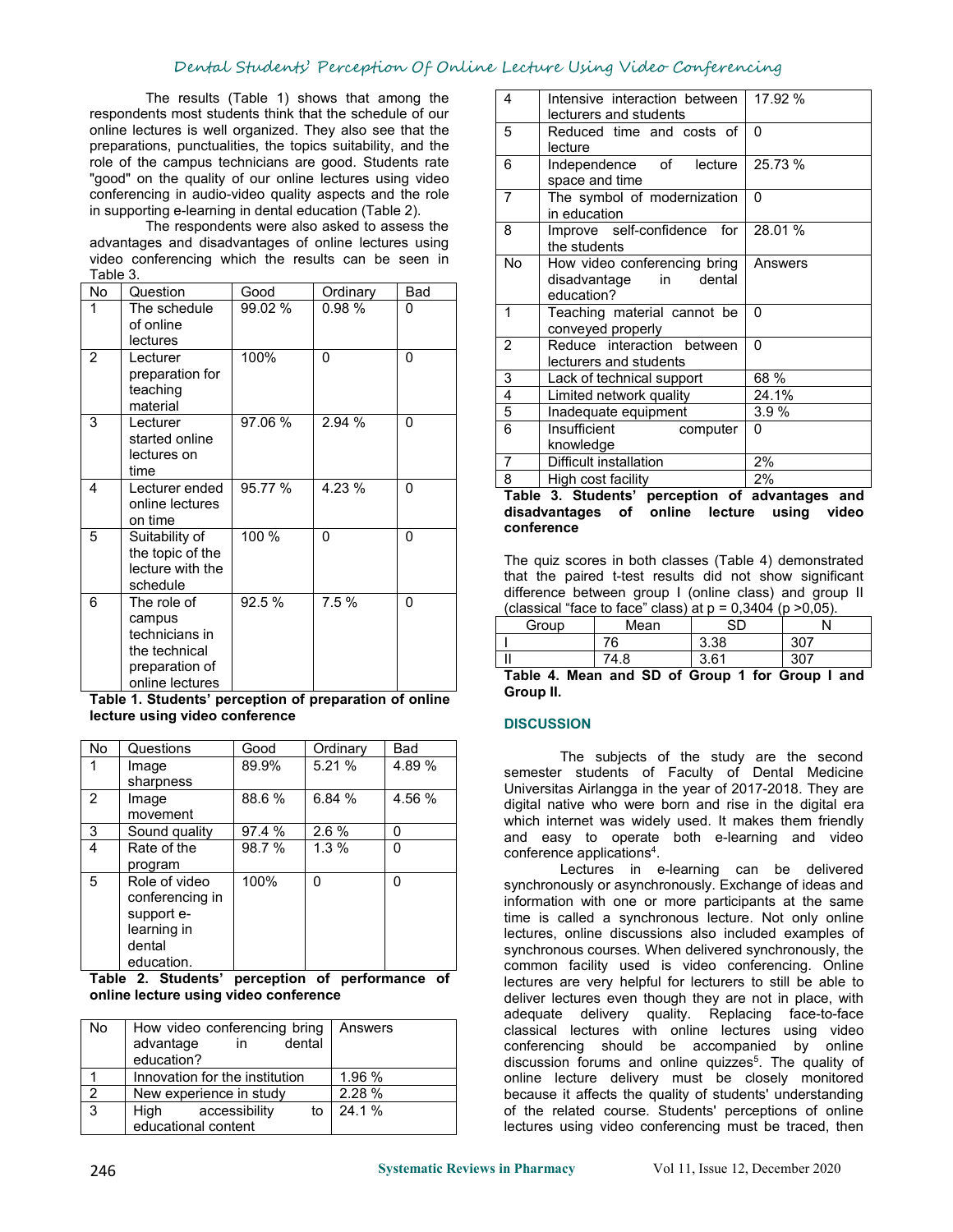the advantages and disadvantages of this process can be evaluated, and the quality of learning process can be guaranteed<sup>6</sup>. 6 .

Online lecture preparation generally gained good grades from students. The parameters assessed are suitability of schedule, punctuality, and the role of technicians on campus. Because this online lecture has been scheduled and prepared for the previous few months, various preparations have been carried out well. This is in accordance with the principle of implementing a good video conference that must be scheduled carefully in sufficient time<sup>7</sup>. .

In terms of performance, our online lectures using video conference also gained good grades from the majority of respondents. Image sharpness, image movement, and sound quality are mainly determined by the quality of the network. Our commercial network at this facility is dedicated for video conferencing with a capacity of 25 Mbps provided by the university. The use of the Vidyo system under the Kyushu University Hospital Telemedicine Development Center of Asia (TEMDEC) server enables easy installation with high transmission speeds and produces good images and sound. The role of local network engineer in technical preparation is also critical to develop quality video conferencing<sup>8</sup>. 8 .

Video conferencing bring advantage in dental education in four aspects: improve self-confidence for the students; independence of lecture space and time; high accessibility to educational contents; and intensive interaction between lecturers and students. There is no doubt that e-learning can increase student confidence. In this case students are very confident to attend online lectures followed by online discussion forums and online quizzes. Great motivation in attending e-learning lectures cannot be separated from curiosity to receive information technology-based learning. Because the dental students are digital natives who grow up in the digital era and use digital equipment in everyday life, e-learning is very interesting for them. This new experience in learning encourages high motivation and confidence 9, 10 .

The use of information technology in the learning process also provides broad access to get learning source materials so that students feel a more comprehensive learning experience. Although without face to face, e-learning allows increased intensity of communication between lecturers and students, because interaction and discussion forums can be performed outside of lecture hours. E-learning also allows the flexibility of learning that is not bound by space and time. The depth of discussion can be increased because of wider access to learning resources $^{\rm 11}.$ .

The questionnaire has resulted the considered disadvantage of online lecture using video conference in dental education, that are: lack of technical support and limited network quality. Even though the online lecture using video conference has been well performed, sustained technical support and network stabilization are required to achieve quality insurance. Students see that this is an issue that should be considered to improve the quality of video conferencing in online lectures 12 .

The insignificant difference of quiz score in online lecture and "face to face" classes demonstrated that with the good administration, online lecture serves equal quality with the classical methods. This gives a new hope for the lecturers to be able to provide guaranteed quality courses even though they are not in the lecture room<sup>9</sup>. .

In general, students perceive that online lectures using video conferencing are very useful in synchronized disseminating knowledge in e-learning with several notes for quality improvement.

## **CONFLICTS OF INTEREST**

The authors declare that there is no conflict of interest regarding the publication of this paper.

# **FUNDING**

The study was performed as part of the employment of the author as the faculty member of Universitas Airlangga and the collaborator of Telemedicine Development Center of Asia (TEMDEC), Kyushu University Hospital.

### **DATA AVAILABILITY**

The nominal data used to support the findings of this study were supplied by the first author under license and so cannot be made freely available. Requests for access to these data should be made to Dr Aqsa Sjuhada Oki, Faculty of Dental Medicine, Universitas Airlangga.

### **ACKNOWLEDGEMENTS**

The authors are grateful for the cooperation and expertise of the entire dental and engineering staffs in organization and network preparations at all the hospitals and dental centers involved. We are particularly grateful to Professor Shuji Shimizu and all his staffs in Telemedicine Development Center of Asia (TEMDEC) in Kyushu University Hospital, Japan, for technical assistance and organizational support.

#### **REFERENCES**

- 1. Hillenburg KL, Cederberg RA, Gray SA, Hurst CL, Johnson GK, Potter BJ. E-learning and The Future of Dental Education: Opinions of Administrators and Information Technology Specialists. European Journal of Dental Education. 2006; 10(3): 169-77.
- 2. Mourad B., Tarik A., Pascal E. System Interactive Cyber Presence for E-Learning to Break Down Learner Isolation. International Journal of Computer Applications. 2015; 111(16): 35-40.
- 3. Panagiotakopoulos C., Tsiatsos T., Lionaraskis A., Tzanakos N. Teleconference in Support of Distance Learning: View of Educators. The Journal for Open and Distance Education and Educational Technology. 2013; 9(1): 5-18
- 4. Kintu MJ, Zhu C, Kagambe E. Blended Learning Effectiveness: The Relationship Between Student Characteristics, Design Features and Outcomes. International Journal of Educational Technology in Higher Education. 2017; 14(7):1-20.
- 5. Pandey H., Pande PP. Video Conferencing: An Efficient Tool for Distance Education. International Journal of Innovation and